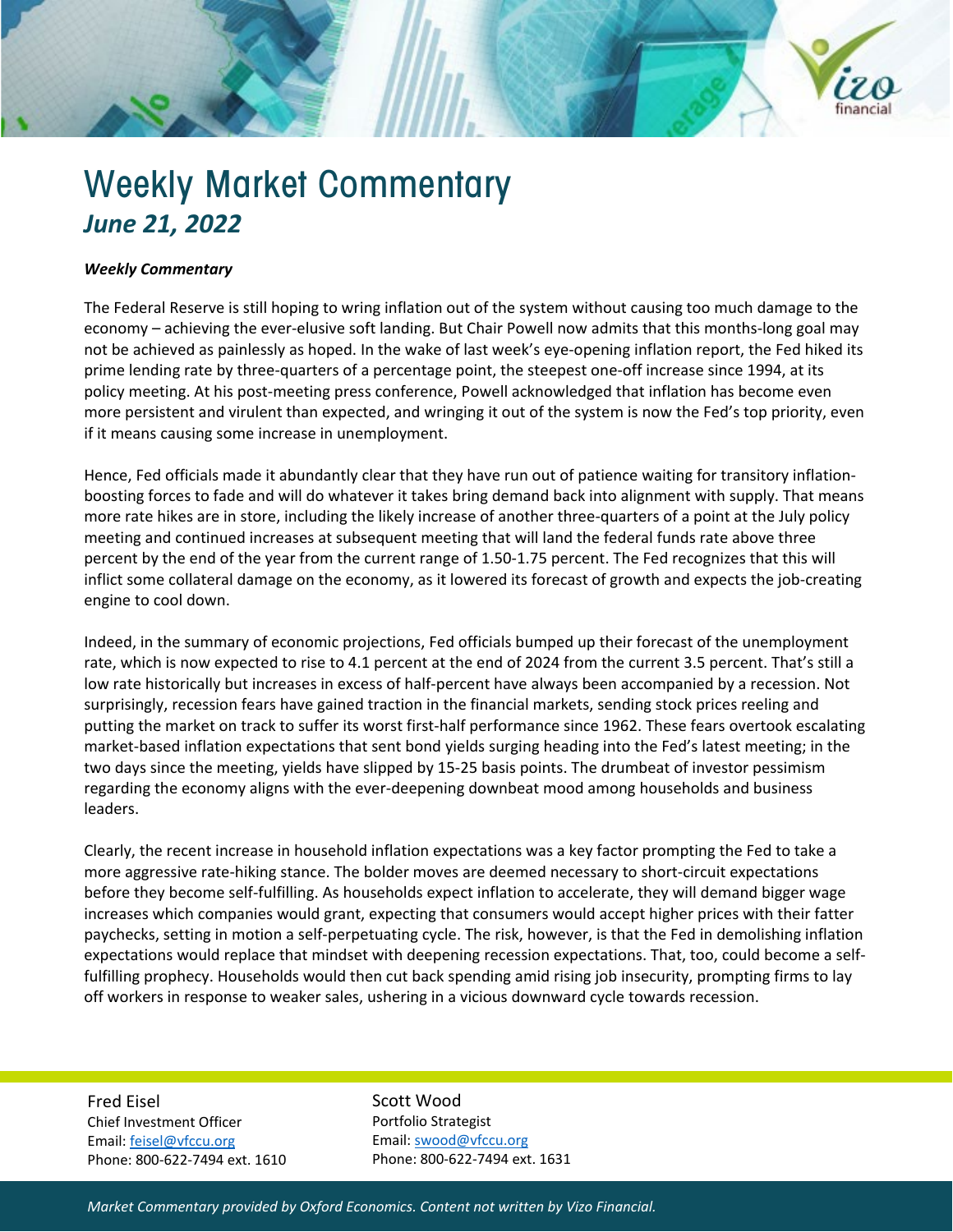

To be sure, the Fed does not intend to bring about a recession. But if a "softish" downturn involving a peak unemployment rate of 4.1 percent bottles up the inflation genie, it would likely consider that outcome a success. It may even draw some comfort from the last time it hiked rates by as much as 75 basis points at a policy meeting. That was in November 1994, which led to the rare soft landing in which the economy slowed but didn't break. The Fed followed that increase with one more hike, of half-percent, in March 1995, which set the stage for another five years of vibrant growth until the dot.com bust ushered in a mild recession in March 2001. However, at that time the Fed was aiming to keep inflation from rising above the two to three percent range and was not tightening into a confidence-shattering bear market in stocks and swooning business and consumer confidence.

The challenge facing the Fed now is considerably more daunting. Bringing inflation down from nosebleed levels involves a much greater risk of overkill (see 1981) than preventing inflation from rising. The task is rendered more difficult because the Fed is striving to calibrate demand with supply that is artificially constricted by the war in Ukraine, Covid-related lockdowns and supply snarls that prevent goods from reaching retailers' shelves. The best case scenario is to align demand with the economy's potential output and hope that the forces restricting supply is lifted sooner rather than later – or at least before a recession sends unemployment well above the Fed's 4.1 percent wishful target.

The critical unknown in guiding demand into that sweet spot is determining how hard to step on the brakes. Simply put, the Fed needs to be nimble and prepared to ease up when signs of a tipping point appears. Alternatively, if inflation remains stubbornly high despite signs of a slowdown, how much pain is the Fed willing to inflict on the economy to bring it down? There is no easy answer to that question, but it's doubtful that the harsh growth-stifling rate hikes needed to break inflation in the late 1970s will be required this time. The economy is in a much different place than it was then, and the Fed's task is made easier by the considerable amount of inflation-fighting credibility it has accumulated over the past 30 years.

From our lens, the unexpected resilience of the inflation upsurge is spurring more aggressive rate hikes than expected a few months ago, which raises the odds that a mild recession will set in sometime next year. As it is, the swift and abrupt response in the financial markets to the Fed's expected moves has pulled forward the weakening trend that a more moderate policy would have produced later in the year. The half-point increase in mortgage rates this week – the steepest one-week increase since 1987 – punctuated a steep climb since the beginning of the year that has sent home sales tumbling and causing builders to rethink construction plans. Highlighting the latter, housing starts fell by a steep 14.4 percent in May to the lowest level in over a year.

Not too long ago, builders were scrambling to get more houses on the market to meet demand. Now, inventories in the new-home market are spiraling relative to sales and the pipeline is bulging. Total houses under construction – apartments and single-family homes combined – are at an all-time high. So far, home prices continue to climb, thanks mainly to existing homeowners staying put and keeping their houses off the market. But when the burgeoning supply of new homes under construction hits the market, that should ease the upward pressure on prices. Meanwhile, housing construction is likely to be a drag on the economy over the foreseeable future.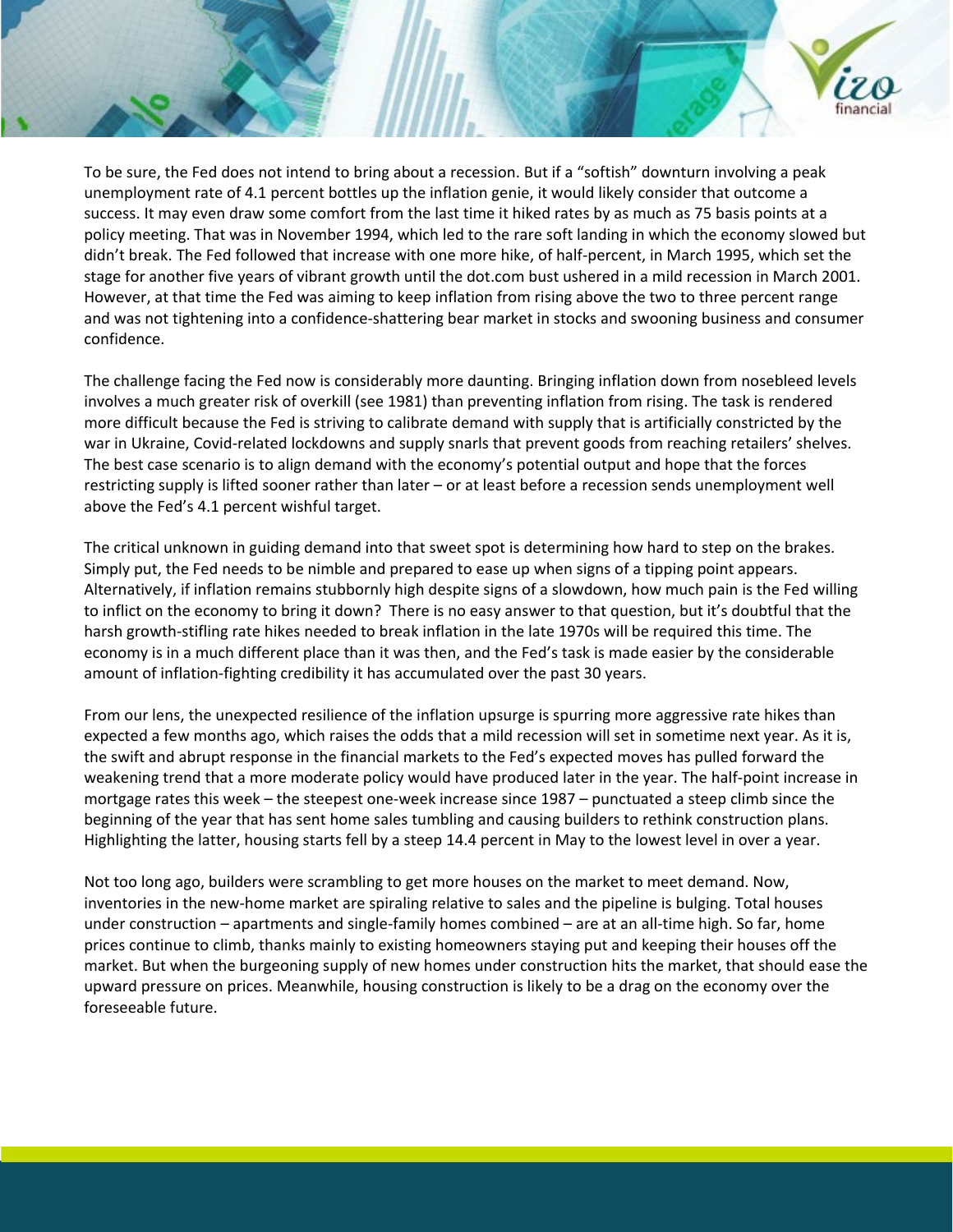



Housing, of course, has a relatively minor influence on the economy and its recent swoon would not, by itself, bring it to its knees. More important is the consumer, which drives 70 percent of the growth engine and is the lifeblood of the expansion. More than anything, therefore, signs of a pullback in consumer spending are the most tangible evidence yet that the economy is losing momentum. In May, retail sales fell for the first time this year, slipping by 0.3 percent. If not for the surge in gas prices, which siphoned off dollars that could have been spent elsewhere, sales would have fallen by 0.7 percent.